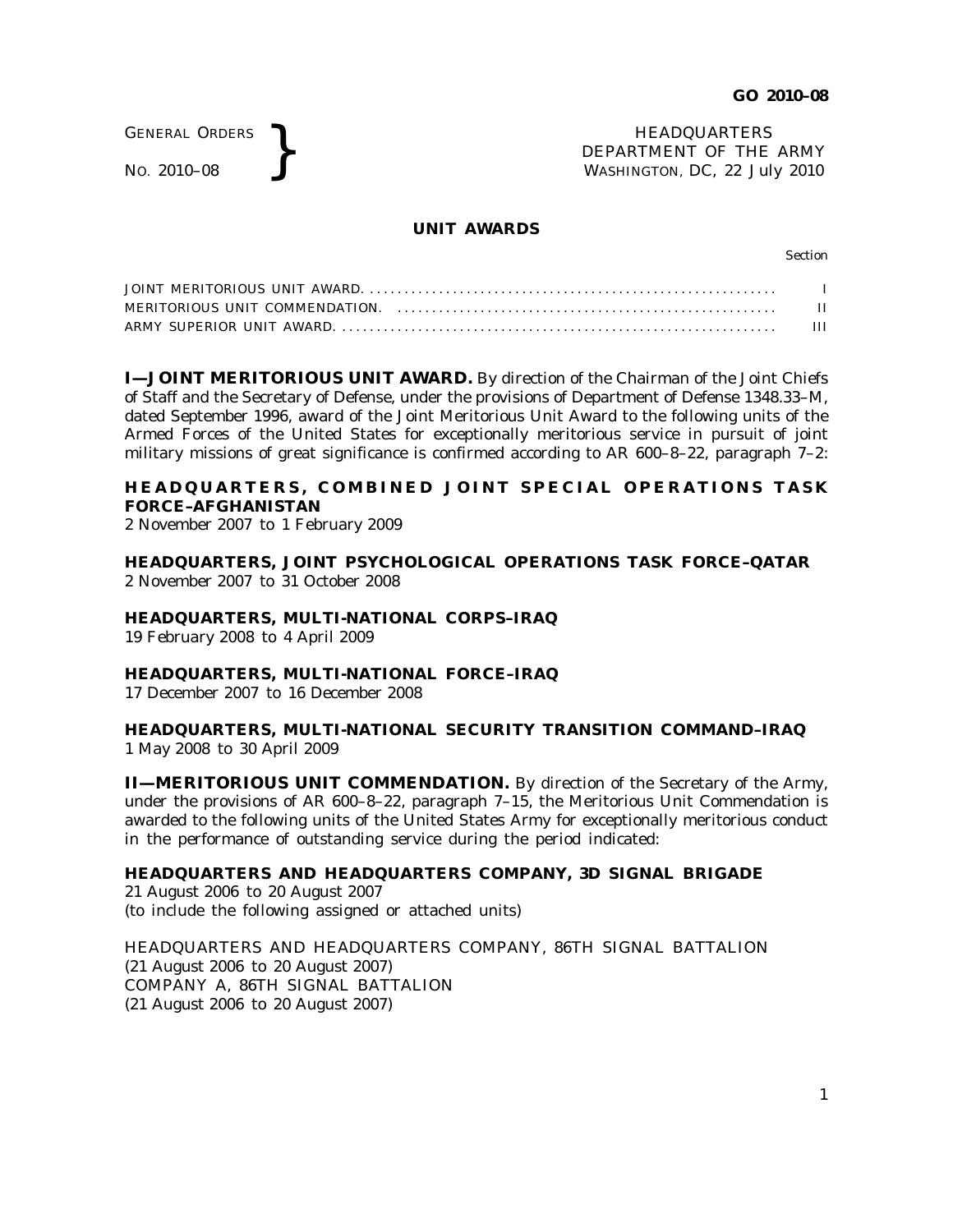COMPANY B, 86TH SIGNAL BATTALION (21 August 2006 to 20 August 2007) COMPANY C, 86TH SIGNAL BATTALION (21 August 2006 to 20 August 2007) HEADQUARTERS AND HEADQUARTERS COMPANY, 324TH SIGNAL BATTALION (21 August 2006 to 20 August 2007) COMPANY A, 324TH SIGNAL BATTALION (21 August 2006 to 20 August 2007) COMPANY B, 324TH SIGNAL BATTALION (21 August 2006 to 20 August 2007) COMPANY C, 324TH SIGNAL BATTALION (21 August 2006 to 20 August 2007) HEADQUARTERS AND HEADQUARTERS COMPANY, 57TH SIGNAL BATTALION (1 October 2006 to 20 August 2007) COMPANY A, 57TH SIGNAL BATTALION (1 October 2006 to 20 August 2007) COMPANY B, 57TH SIGNAL BATTALION (1 October 2006 to 20 August 2007) COMPANY C, 57TH SIGNAL BATTALION (1 October 2006 to 20 August 2007) COMPANY D, 57TH SIGNAL BATTALION (1 October 2006 to 20 August 2007)

## **HEADQUARTERS AND HEADQUARTERS COMPANY, 7TH SIGNAL BRIGADE**

8 January 2004 to 5 December 2004 (to include the following assigned or attached units)

67TH SIGNAL BATTALION (8 January 2004 to 5 December 2004) 72D SIGNAL BATTALION (8 January 2004 to 5 December 2004) 143D SIGNAL COMPANY (8 January 2004 to 5 December 2004) 235TH SIGNAL COMPANY (2 February 2004 to 5 December 2004) 301ST SIGNAL COMPANY (8 January 2004 to 5 December 2004) 319TH SIGNAL BATTALION (8 January 2004 to 5 December 2004) 321ST SIGNAL COMPANY (8 January 2004 to 5 December 2004)

### **HEADQUARTERS AND HEADQUARTERS COMPANY, 615TH SUPPORT BATTALION**

6 March 2004 to 6 December 2004 (to include the following assigned or attached units)

COMPANY A, 615TH SUPPORT BATTALION COMPANY B, 615TH SUPPORT BATTALION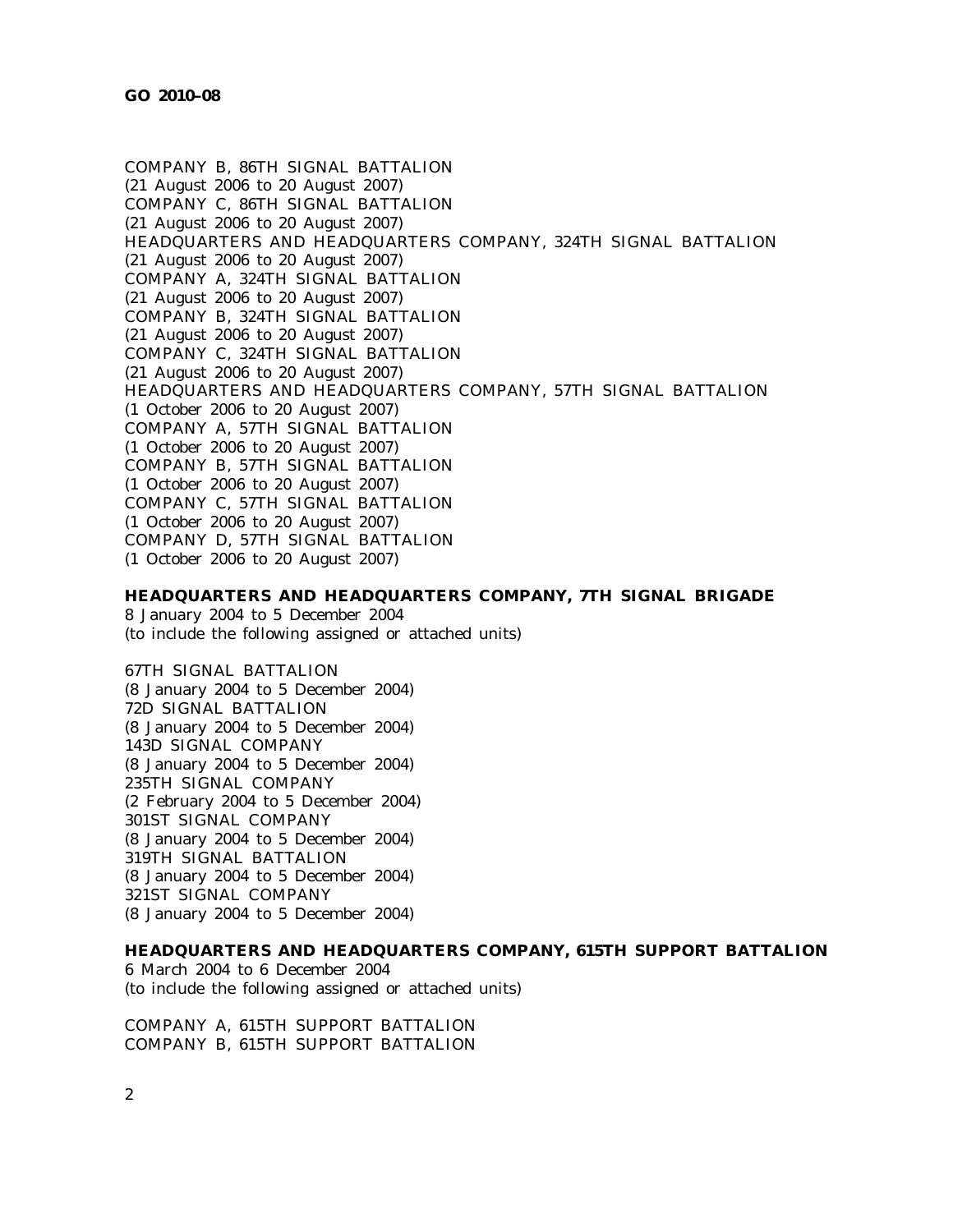#### **HEADQUARTERS AND HEADQUARTERS COMPANY, 372D ENGINEER GROUP**

15 February 2004 to 26 January 2005 (to include the following assigned or attached unit)

153D ENGINEER BATTALION

# **HEADQUARTERS AND HEADQUARTERS TROOP, 2D SQUADRON, 6TH CAVALRY REGIMENT**

15 March 2005 to 15 March 2006 (to include the following assigned or attached units)

TROOP A, 2D SQUADRON, 6TH CAVALRY REGIMENT TROOP B, 2D SQUADRON, 6TH CAVALRY REGIMENT TROOP C, 2D SQUADRON, 6TH CAVALRY REGIMENT TROOP D, 2D SQUADRON, 6TH CAVALRY REGIMENT

# **HEADQUARTERS AND HEADQUARTERS DETACHMENT, 504TH MILITARY POLICE BATTALION**

4 February 2005 to 18 January 2006 (to include the following assigned or attached units)

BATTERY A, 2D BATTALION, 123D FIELD ARTILLERY REGIMENT (4 February 2005 to 19 December 2005) BATTERY C, 2D BATTALION, 123D FIELD ARTILLERY REGIMENT (7 March 2005 to 18 January 2006) 126TH MILITARY POLICE COMPANY (6 March 2005 to 18 January 2006) 170TH MILITARY POLICE COMPANY (4 February 2005 to 18 January 2006) 860TH MILITARY POLICE COMPANY (11 June 2005 to 18 January 2006) DETACHMENT, HEADQUARTERS AND HEADQUARTERS COMPANY, 1ST BATTALION, 107TH CAVALRY (4 February 2005 to 15 August 2005) DETACHMENT, HEADQUARTERS AND HEADQUARTERS COMPANY, 1ST BATTALION, 126TH ARMOR REGIMENT (7 March 2005 to 18 January 2006)

# **HEADQUARTERS AND HEADQUARTERS DETACHMENT, 553D SUPPORT BATTALION** 2 April 2003 to 30 April 2004

(to include the following assigned or attached units)

41ST TRANSPORTATION COMPANY (27 August 2003 to 30 April 2004) 53D QUARTERMASTER COMPANY (14 April 2003 to 30 April 2004) 140TH QUARTERMASTER COMPANY (2 April 2003 to 30 April 2004)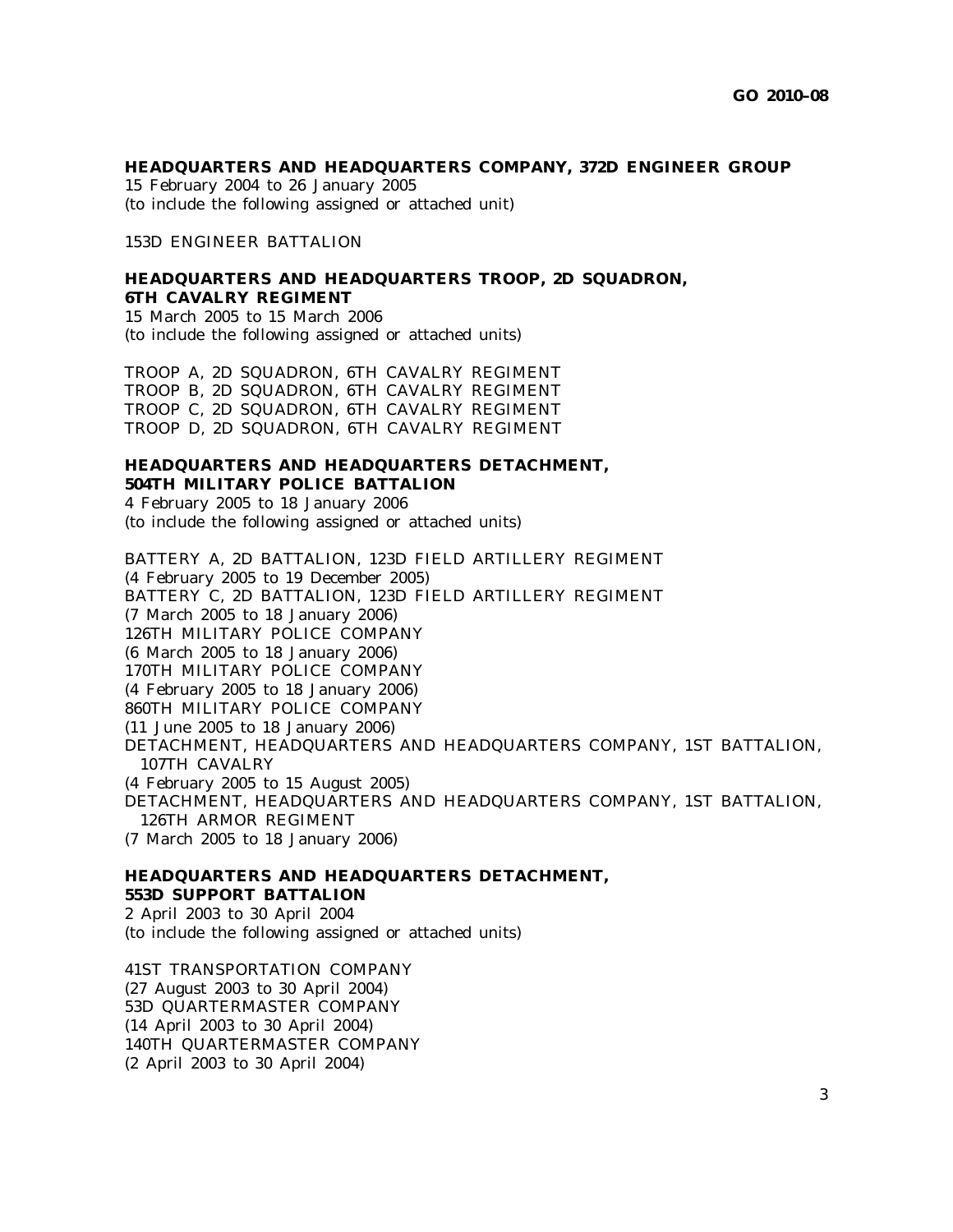157TH QUARTERMASTER COMPANY (2 April 2003 to 30 April 2004) 288TH QUARTERMASTER COMPANY (2 April 2003 to 26 March 2004) 316TH QUARTERMASTER COMPANY (10 April 2003 to 30 April 2004) 442D QUARTERMASTER COMPANY (12 April 2003 to 30 April 2004) 541ST TRANSPORTATION COMPANY (2 April 2003 to 30 April 2004) 602D MAINTENANCE COMPANY (8 April 2003 to 30 April 2004) 664TH ORDNANCE COMPANY (2 April 2003 to 30 April 2004) 733D TRANSPORTATION COMPANY (16 April 2003 to 15 January 2004) 743D MAINTENANCE COMPANY (16 April 2003 to 30 April 2004) DETACHMENT, 62D QUARTERMASTER COMPANY (2 April 2003 to 30 April 2004) DETACHMENT, 259TH QUARTERMASTER COMPANY (30 April 2003 to 28 February 2004)

### **DETACHMENT, 191ST SUPPORT BATTALION**

23 April 2008 to 1 February 2009

**III—ARMY SUPERIOR UNIT AWARD.** By direction of the Secretary of the Army, under the provisions of AR 600–8–22, paragraph 7–16, the Army Superior Unit Award is awarded to the following units of the Armed Forces of the United States for meritorious service in connection with difficult and challenging missions during peacetime:

# **HEADQUARTERS, DEPARTMENT OF THE ARMY, OFFICE OF THE DEPUTY CHIEF OF STAFF, G–3/5/7**

1 March 2003 to 31 December 2006 (to include the following assigned or attached units)

PERSONNEL CONTINGENCY CELL, U.S. ARMY OFFICE OF THE DEPUTY CHIEF OF STAFF, G–1

LOGISTICS OPERATIONS CENTER, U.S. ARMY OFFICE OF THE DEPUTY CHIEF OF STAFF, G–4

OFFICE OF THE DIRECTOR, U.S. ARMY NUCLEAR AND CHEMICAL AGENCY,

U.S. ARMY OPERATIONS AND PLANS SUPPORT GROUP

- U.S. ARMY AERONAUTICAL SERVICES AGENCY
- U.S. ARMY COMMAND AND CONTROL SUPPORT AGENCY
- U.S. ARMY FORCE MANAGEMENT SUPPORT AGENCY
- U.S. ARMY MILITARY OBSERVER GROUP-WASHINGTON
- U.S. ARMY OFFICE OF THE PROVOST MARSHAL GENERAL